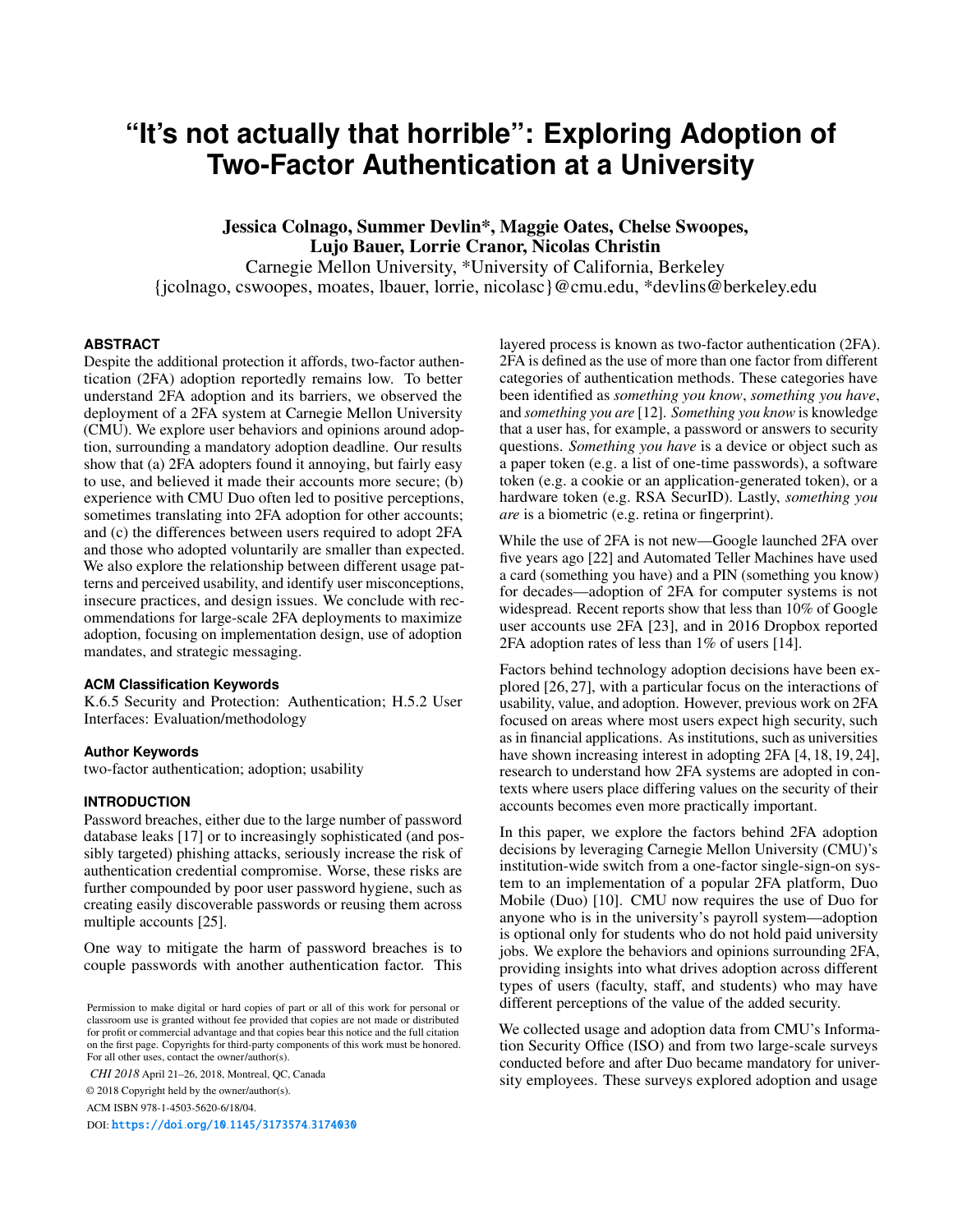patters, sentiment towards 2FA, value perception, and issues experienced with Duo.

Our results show that overall, people who adopted 2FA at CMU found it annoying, but fairly easy to use, and believed it made their accounts more secure. A user's experience with CMU's deployment of Duo often led to positive perceptions of Duo, which sometimes translated into 2FA adoption for other accounts. The likelihood that a user would subsequently adopt 2FA for other accounts was related to their opinions about 2FA ease-of-use and perceived value. While we found some evidence that people who were required to adopt 2FA had more negative perceptions than those who adopted voluntarily, the differences were smaller than expected. We also explored the relationship between usage patterns and perceived usability. Finally, we identified user misconceptions about 2FA, insecure practices that 2FA can help mitigate, and implementation and design issues. We conclude with recommendations for implementing large-scale deployments of 2FA to maximize adoption rates, focusing on smart implementation design, the potential benefits of adoption mandates, and strategic messaging.

# **RELATED WORK**

Fundamental work on technology adoption includes the Technology Acceptance Model (TAM) and the Unified Theory of Acceptance and Use of Technology (UTAUT). Both theories describe the interactions between information technology *use*, *perceived usefulness*, and *perceived ease-of-use* [\[8,](#page-10-13) [27\]](#page-10-7). UTAUT addresses some of TAM's potential shortcomings with the introduction of other factors including *social influence* (e.g. perceived peer pressure), *voluntariness* and *facilitating conditions* (e.g. perceptions of infrastructural or organizational support) [\[27\]](#page-10-7). In a series of studies, perceived usefulness and ease-of-use were correlated with actual use, though the former was a stronger measure than the latter.

Much two-factor authentication research has recognized the need for user-friendly implementations to promote adoption. Technical solutions have allowed for smooth back-end transitions to 2FA implementations that in turn facilitate smooth front-end user transitions [\[16\]](#page-10-14). Examination of 2FA factors and schemes have weighed security with user concerns like scalability, general ease-of-use, and ability to recover from failure or factor loss [\[5,](#page-10-15) [28\]](#page-10-16). In response to one such concern, Czeskis et al. developed an opportunistic factor that does not drastically hinder a user in case of failure [\[7\]](#page-10-17). Bonneau et al.'s high-level evaluation of alternatives to passwords rated existing two-factor options as more secure but generally less usable than traditional text passwords [\[5\]](#page-10-15), implying perhaps that other usability factors like social influence or facilitating conditions may be necessary to overcome adoption hurdles.

Apart from these illustrations on balancing usability and security, only a few studies have focused on collecting and assessing perceptions of 2FA in relation to adoption. A better understanding of this balance is crucial to furthering adoption, especially when we consider that *fear* of user resistance, rather than user resistance itself, can inhibit adoption of 2FA systems by an organization. Libicki et al. interviewed representatives from companies that had implemented 2FA and found "little evidence from organizations that their users pushed back

against [2FA] adoption—particularly once it became mandatory," but that officials cited worries about user outcry and possible defection to competitors [\[15\]](#page-10-18).

Previous work has found differing results on whether users value usability or security more when using 2FA. A survey of online banking users found 2FA approximately as usable as single-factor sign-ons, also citing 2FA as being more secure [\[3\]](#page-10-19). On the other hand, a telephone banking study found that users rated 2FA as more secure than single-factor authentication, but also perceived decreased convenience and ease-of-use, and experienced more authentication failures [\[13\]](#page-10-20). Another study found a more complex interaction between perceptions of usability, convenience, quality, and security across three different 2FA devices for online banking authentication. Most participants chose their preferred 2FA device based on perceptions of usability rather than security [\[29\]](#page-10-21). A small ethnographic study on smart card usage at a U.S. federal research institute reported similar results [\[20\]](#page-10-22). De Cristofaro et al. explored 2FA for use with personal accounts, social media accounts, and job-related accounts, finding that 2FA device adoption changes with context. However, usability perceptions were found to be similar across devices and contexts, and were correlated more with user demographics than with context [\[6\]](#page-10-23).

Both Ackerman [\[1\]](#page-10-24) and Albayram et al. [\[2\]](#page-10-25) explored how educational messaging affects 2FA perceptions and adoption, using video experiments with a variety of messaging techniques, such as cybercrime fear appeal, personal fear appeal, or self-efficacy. Both found that exposing participants to messaging about cybersecurity risk was effective. Ackerman also focused on 2FA's ease-of-use, and Albayram et al. found adoption success with videos promoting self-efficacy.

Our work provides a robust contribution to 2FA adoption literature given its scale, heterogeneity of users and contexts, and longitudinal focus. Carnegie Mellon University's variety of systems (e.g. educational, email, financial), user roles (e.g. students vs staff, mandated vs voluntary users), and user experience (new vs experienced 2FA users) allows a deeper assessment of the interactions between individual differences, value of the protected information, user perception, and 2FA adoption. We are among the first to analyze longitudinal data, mapping 2FA adoption over time at an academic institution.

# **CONTEXT**

This study took place at Carnegie Mellon University, a university in the eastern United States, with over 5,000 faculty and staff and approximately 15,000 students. Due to an increasing number of phishing attempts and the positive experience of other universities with 2FA, CMU decided to switch, during the 2016–2017 academic year, from a one-factor authentication system to a two-factor authentication system using Duo. The implementation protected all systems behind the CMU Andrew single sign-on system with an extra layer of security. This included payroll systems, information systems, course-related systems (e.g. Canvas), physical access systems (through the one-time login required by the CBORD application), and others. While not all university members were required to adopt 2FA, university employees and students who had university jobs had to sign up for 2FA via Duo by April 2017. After a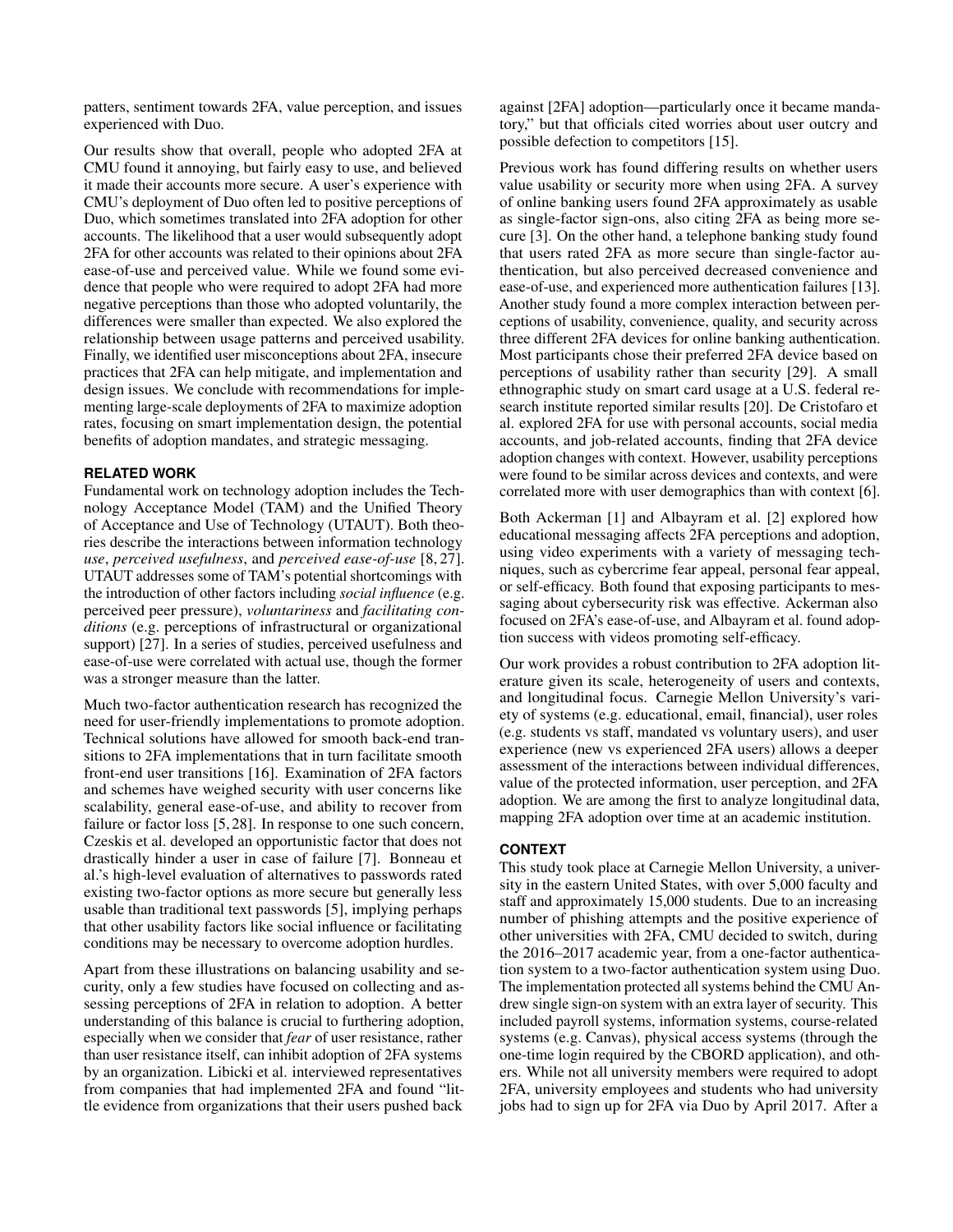user signed up for Duo, it was activated automatically for all university systems that used the Andrew login page.

The Duo implementation at CMU gives users several options for their second factor: a free hardware token, a Duo app for mobile devices (available for most smart phones, tablets, and smart watches) that generates both a push notification and a one-use token, Yubikey/U2F tokens (although not provided by CMU), and printed codes. While some sensitive CMU systems require Duo authentication at every login attempt, the majority remembers users for 8 hours automatically. A "remember me" option makes 2FA login necessary only once every 30 days for the device or browser on which it is enabled. When a user signs up for Duo, they can choose between always using one method (e.g. automatically receiving a push notification) or always being prompted for their preference. Lastly, users who are not required to adopt Duo can deactivate it after adoption. Unfortunately, we did not obtain data on deactivation rates.

# **METHODOLOGY**

This was an exploratory study to see how people perceived, adopted, and used 2FA. We focused on observations that can guide future deployments and research. In particular, we were interested in user perceptions of 2FA and factors that drive and hinder adoption:

- What is the relationship between mandated use and users' perception of 2FA?
- What is the relationship between users' experiences with Duo and future adoption of 2FA?
- What are the differences between 2FA users' and non-users' perceptions of 2FA?
- What Duo usage aspects relate to users' perception of 2FA?

We were also interested in understanding design and implementation problems, as well as user misconceptions.

We obtained data collected by the CMU Information Security Office (ISO) and Computing Services on Duo adoption and usage. The usage data set includes over one million authentication attempts from over 13,000 users, from September 2016 through July 2017, from which 66 were tagged by users as fraudulent login attempts. These data indicate what type of device was used, the outcome, time and date, user IDs (anonymized hashes), role at the university, as well as browser and device details. We also obtained data on Duo adoption rates and Duo-related help-desk tickets.

Furthermore, we ran two online surveys with faculty, staff, and students. The first one (S1) was deployed one to three weeks before the mandatory enrollment date and the second one (S2) three months after the mandatory enrollment date. The surveys were distributed via email by CMU's ISO to a random sample of the CMU population located in the United States. We obtained 1,251 responses for S1 and 796 responses for S2 (each had a response rate of ~13%). Participants were not compensated for their participation. The survey protocol was approved by CMU's IRB.

The first survey focused on better understanding how people perceived Duo and 2FA before being exposed to it or after having used it for only a short time. The second survey followed up on results from S1 to investigate what could cause differences in perception of Duo and explored the effect of time on how people perceive Duo and 2FA. Both surveys had a number of multiple choice, 5-point Likert, and open-ended questions. The median time to complete the surveys was 4.5 minutes for S1 and 10 minutes for S2.

S1 asked participants whether they had activated Duo and, if not, how likely they were to activate it; its advantages and disadvantages; past and current 2FA usage; and, their agreement on a 5-point Likert scale with six constructs related to their perceptions of the usability and security of 2FA/Duo:<sup>[1](#page-2-0)</sup>

- Security "Activating two-factor authentication makes my account less likely to be compromised."
- Tranquility "Activating two-factor authentication means I do not have to worry as much about my account safety."
- Fun "I think that two-factor authentication is fun to use."
- Easy "I think that two-factor authentication is easy to use."
- Difficult "I think that using two-factor authentication is difficult to use."
- Annoying "I think that two-factor authentication is annoying to use."

S1 was first deployed to faculty and staff, and two weeks later to students. The student version had extra questions about current Duo usage, as preliminary examination of faculty/staff data showed that many had already adopted it. S2 asked participants whether they had activated Duo and why; if they shared their credentials with third-parties; when they adopted 2FA and if it had been mandatory; their agreement to perception constructs as in S1; their experience with 2FA-related issues; their opinion about whether adding 2FA was a good idea for security; patterns of Duo and general computer use; and 2FA use on other accounts before and after Duo. Both surveys are available as online appendices.

We used ordinal logistic regressions to explore the effects of mandating adoption and experience on sentiment, and logistic regressions to explore the effects of sentiment on future adoption. For these analyses we dropped participants who did not specify one of the main groups for gender and age to simplify interpretation. In S1 we dropped 13 for age and 32 for gender, while in S2 we dropped six for age and five for gender.

For the exploratory analyses of what affects usability, we used Fisher or Chi-Square tests to analyze pairs of nominal variables, such as Duo adoption between users in relation to their use of the HR system and our sample demographics to the university data; and Spearman's rho to report on the relationship between ordinal variables, namely sentiment toward 2FA in relation to usage duration, frequency of use, use of multiple devices, frequencies of issues associated with Duo, and perceived consequences of Duo. For Fisher and Chi-Square tests we report on Cramer's V as their effect size. Cramer's V effect sizes smaller than .15 are considered negligible. We use the Bonferroni correction for multiple hypothesis testing.

<span id="page-2-0"></span><sup>&</sup>lt;sup>1</sup>We slightly rephrased statements for participants who had never used 2FA before: "makes" was rephrased as "will make."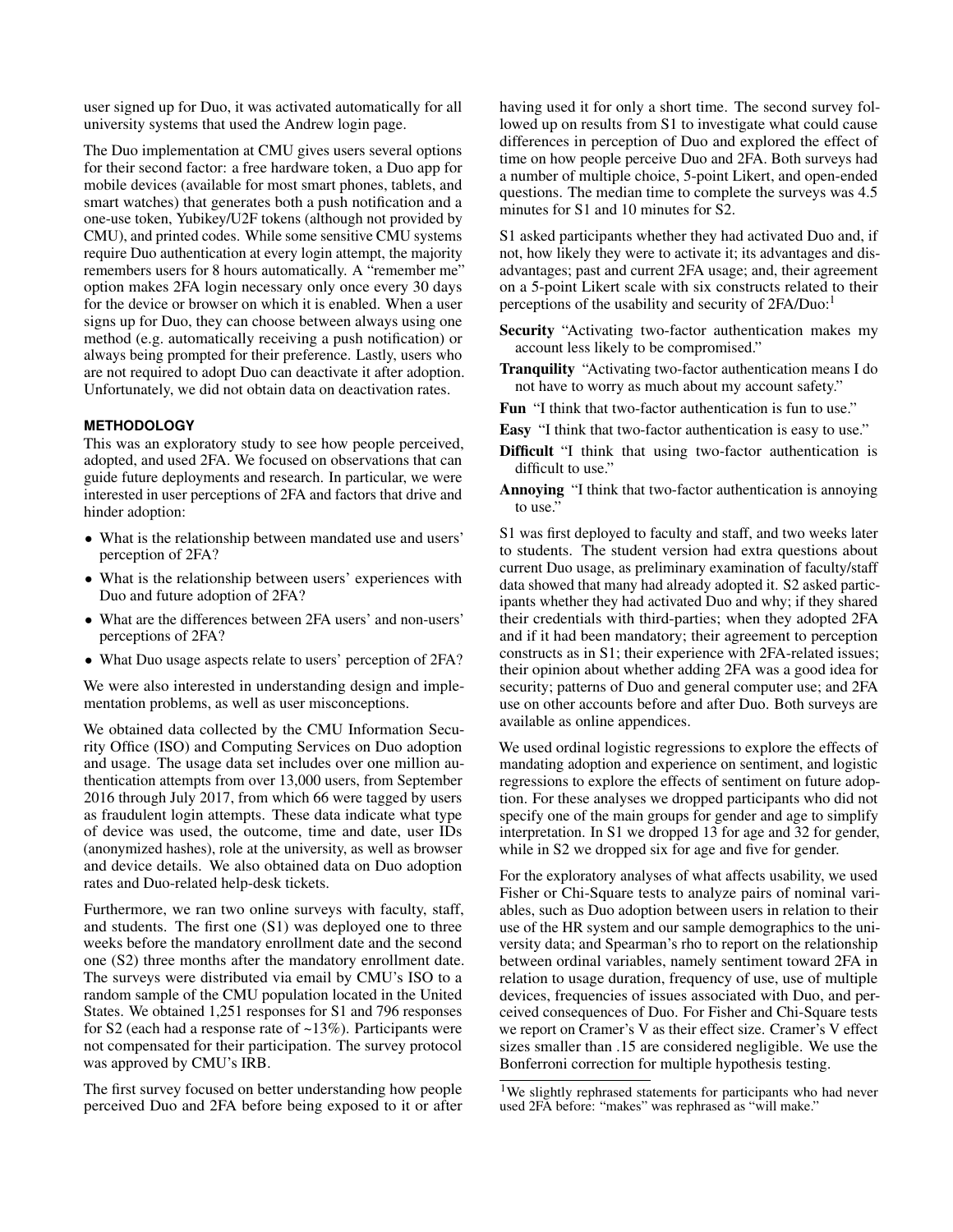

<span id="page-3-0"></span>Figure 1. Duo adoption over time by faculty, staff, and students.

We conducted qualitative analyses on open-ended responses using inductive coding to design code books. Two researchers separately coded the data sets. For large data sets (over 300 responses) we performed an iterative coding process with a third of the responses at a time, followed by a final conflict resolution. For small data sets iterations were performed on the entire set. All qualitative coding had substantial to perfect agreement, with the lowest Cohen's Kappa being .731.

#### **LIMITATIONS**

Our results are limited by the self-reported nature of surveys and natural selection bias. While we did complement our survey findings with actual usage and adoption data, not all of these findings could be corroborated. Furthermore, we seem to have significantly under sampled non-adopters, possibly as a result of the recruitment text or their belief that they would not be able to contribute to the research as they were not already Duo users. This low number of non-adopters in our sample could lead us to overstate some perspectives, or miss other relevant experiences and opinions.

## **DEMOGRAPHICS**

Our sample was demographically similar to the Carnegie Mellon University population. For both S1 and S2, gender was almost equally distributed (S1. Female: 45%, Male: 52%, Preferred not to answer: 3%, Other: < 1%; S2. Female: 45%, Male: 55%, Other:  $\langle 1\% \rangle$  and the gender distribution for students, faculty, and staff are similar to the university-wide population, but with more women for faculty and staff in  $\hat{S}1$  (S1. Students:  $\chi^2(1) = 1.55, p = .213$ , Faculty and staff:  $\chi^2(1) = 14.4, p < .001$ ; S2. Students:  $\chi^2(1) = 2.75, p = .100$ , Faculty and staff:  $\chi^2(1) = .491, p = .483$ ). The largest age group for S1 and S2, aged between 25 and 34 years, represents 23% of the S1 sample, and 22% of the S2 sample. Faculty and staff presented similar opinions and behaviors throughout our analyses and so, we present them as a single group. On the other hand, students generally had different opinions and behaviors from faculty and staff and we thus present the results separately. Whenever there are substantial differences between groups, we report the results separately.

## **ADOPTION RATES AND USAGE PATTERNS**

Figure [1](#page-3-0) shows Duo adoption over time. At the mandatory Duo adoption deadline, a significant percentage of faculty and staff had already enrolled  $(-75\%)$ , while only  $-20\%$  of students had done so. The overall low adoption rate for students even after three months after the deadline  $(-50\%)$  is likely because only students on university payroll are required to use Duo.

The first university-wide notification about Duo went out at the end of 2016 through the Computing Service's news feed. This message was sent directly to subscribers and forwarded to department email lists. As shown in Figure [1,](#page-3-0) this message had little effect on adoption, especially for students. About three months later the Provost sent an email to all students, faculty, and staff about CMU's decision to adopt 2FA and its importance. This email sparked a large uptick in adoption for faculty and staff, and a moderate one for students.

#### *Previous Use*

40% of S1 participants and 39% of S2 participants had previously used 2FA for another account other than for CMU, mainly financial and email accounts. S1 respondents who mentioned prior 2FA use were most likely to have used a system that sent a code via SMS (Faculty and Staff: 52%, Students: 53%), used push notifications (Faculty and Staff: 41%, Students: 43%), software-generated codes (Faculty and Staff: 38%, Students: 41%), or hardware-token-generated codes (Faculty and Staff: 36%, Students: 15%). Faculty and staff were the primary users of hardware tokens.

# *Duration and Frequency of Use*

90% of our S1 sample and 99% of our S2 sample reported having already adopted Duo. Most of the students in our S1 sample reported that they had already been using Duo for at least a month (about a month: 29%; more than a month: 56%).[2](#page-3-1) Three months later, at the time of S2, most participants reported that they had been using Duo for at least three months. 45% of students, reported using Duo more than 3 months and 19% more than 6 months. Our analysis of the authentication log data for the entire university population also showed that most users had been using Duo for close to three months at the time of S2 (M: 92 days, Mdn: 86 days).

We asked S2 participants, "How frequently do you have to interact with CMU Duo (e.g. send a push or type in a passcode)?" 47% of participants reported interacting with Duo a few times per month or less, 18% a few times a week, 17% 1 to 2 times a day, and 17% 3 to 5 times a day. The log data from April through July 2017 suggests that survey participants may have under reported their Duo usage. We found that 54% of users averaged more than one login attempt per day, including those who used the "remember me" option. On average, users logged in with Duo twice per day (M: 2.29, Mdn: 2).

### *Authentication Devices*

We asked S1 student participants "What type of devices are you using with CMU Duo?" Most (98%) reported using their smartphone for Duo authentication. We also asked students in S1 "Which CMU Duo setup do you use? (Please select all that apply)" and found that the three most used setups were push notification (91%), app-generated passcode (21%), and hard token (4%), with student participants mostly using one (M: 1.13, Mdn: 1). The log data for all users from April through July

<span id="page-3-1"></span><sup>2</sup>Faculty and staff were not asked about Duo usage in S1.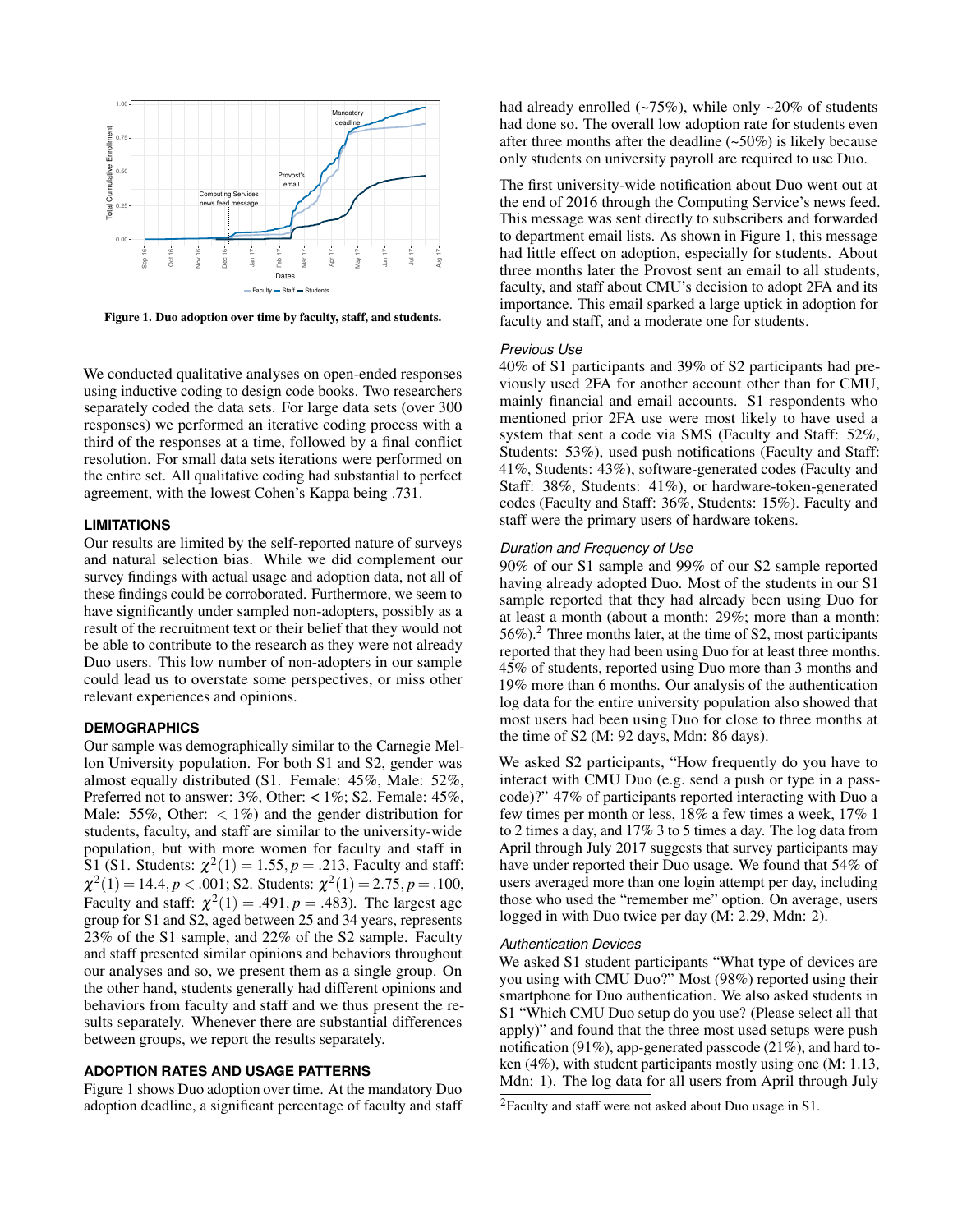2017 exploring logins that used the aforementioned methods shows that push notifications were the most frequently used  $(89\%)$ , followed by app-generated passcode  $(7\%)$ , hardware token (4%), and U2F token and Yubikey ( $\lt 1\%$ ). In addition, the log data for all users and the student subset shows that on average each user uses 1.3 of these methods (Mdn: 1).

# **WHAT DRIVES AND HINDERS ADOPTION?**

Here we describe the main findings related to Duo adoption, focusing on mandated use, previous experience with 2FA, and perceived ease-of-use. Overall, survey respondents found using 2FA annoying but easy to use, and perceived it as improving their account security. Full statistical results and tables summarizing qualitative results are in the online appendix.

# **Mandated Use and Usability Perceptions**

Because participants would not necessarily know if Duo adoption was mandatory for them before the deadline, as a proxy we asked S1 participants whether they had used CMU's online HR system during the past year. Those who had would likely need to continue using the system going forward, and would have to enroll in Duo. Since the adoption deadline had passed when we administered S2, we asked participants directly if they had been required to adopt Duo. As expected, the vast majority of faculty and staff reported having used the online HR system in the past academic year (92%) while only 61% of students had done so. We found in S1 that those who had used the HR system enabled Duo more frequently than those who had not (92% vs 78%,  $\chi^2(1) = 37.4, p < .001, ES = .173$ ).

Table [1](#page-5-0) shows the regression of the binary "Mandatory" status, and binary variables "CMU Duo User" and "Prior 2FA User" on sentiment (5-point Likert). The variables "Student," "Male," and "Age" are control co-variates.[3](#page-4-0)

We hypothesized that people would resent being required to use 2FA, affecting how they perceived the usability constructs (i.e. easy, difficult, fun, and annoying). However, as we can see in Table [1,](#page-5-0) for S1 the binary variable that adoption was required was not present in any of the best fit models. For S2 the mandatory variable was present in all best fit models but either not statistically significant or with moderate effect sizes: the largest effect we observe is  $e^{.89} = 2.43$ . This means that the odds of strongly agreeing with the statements that 2FA is annoying is 2.43 times that of only agreeing (or being neutral or disagreeing). This difference could be a temporal trend, evidence of minor resentment, or a difference in sample groups (e.g. those who had more negative opinions decided to respond to S2 to voice them).

# **Experience with 2FA and Usability Perceptions**

We hypothesized that prior experience with 2FA or use of Duo at CMU would have a positive impact on perceptions about 2FA, and confirmed this. As shown in Table [1,](#page-5-0) when we compared CMU Duo users with non-users, we found statistically significant differences with strong effect sizes for all usability



<span id="page-4-1"></span>Figure 2. Agreement with sentiment constructs for participants in S1 who had activated Duo and those who had not.

constructs, and small effects for the security-related constructs. Participants who had activated Duo were more likely to agree that it was easy and fun, and less likely to agree that it was difficult and annoying. Figure [2](#page-4-1) shows the distribution of agreement to each statement between those who had activated Duo and those who had not. Furthermore, we found those who reported prior 2FA use were more likely to agree that it was easy, and less likely to agree that it was difficult. These findings suggest that those who have never used 2FA are likely to perceive it as more difficult to use than it actually is.

# **Preconceived Opinions and Adoption**

We asked S1 participants who had not adopted Duo yet how likely they were to adopt and why (open-ended). We received and coded 76 responses, which related predominantly to perceived usefulness and concerns about usability and inconvenience. Seventeen participants did not think their account required the security ("Nothing a CMU student can access on the network is private or important enough to warrant this inane policy"). Twelve participants mentioned the extra time and effort that they believed adoption would incur ("It is a hassle to have 2-factor authentication," "too much trouble"). Ten participants mentioned inconvenience or negative consequences ("It's inconvenient," "if I'm locked out of my room that would be more [hassle] than it's worth"). Six participants mentioned not being able to perform tasks if the second-factor device was not available (forgotten, lost, broken, or uncharged). Finally, five participants reported that hearing about negative experiences led them to not want to adopt it ("I have heard it is a complete hassle and people regret doing it."). Refer to the online appendix for a full list of themes.

# **What Affects Usability Perception?**

In S1 we asked all participants about the disadvantages of using 2FA. From the 2,511 coded responses the two most frequent codes were the extra step/time it would take to log in (13%) and general negative opinions expressing inconvenience (13%). Students who mentioned the extra step/time did so with varying levels of annoyance, from stating it matter-of-factly ("Increased security usually means more work per sign-on") or as a minor issue ("A slightly slower login process, especially on public computers where you can't check 'remember me for 30 days"'), to a more significant complaint ("not easy to sign in an account; and really slow down the speed of opening any

<span id="page-4-0"></span><sup>3</sup>Student and male are binary variables. Age ranges from 18 to 85+, with the first group being 18-24, followed by 10-year groupings. Students who were also staff have their opinion represented only as students. Staff and Faculty were grouped together as "non-students."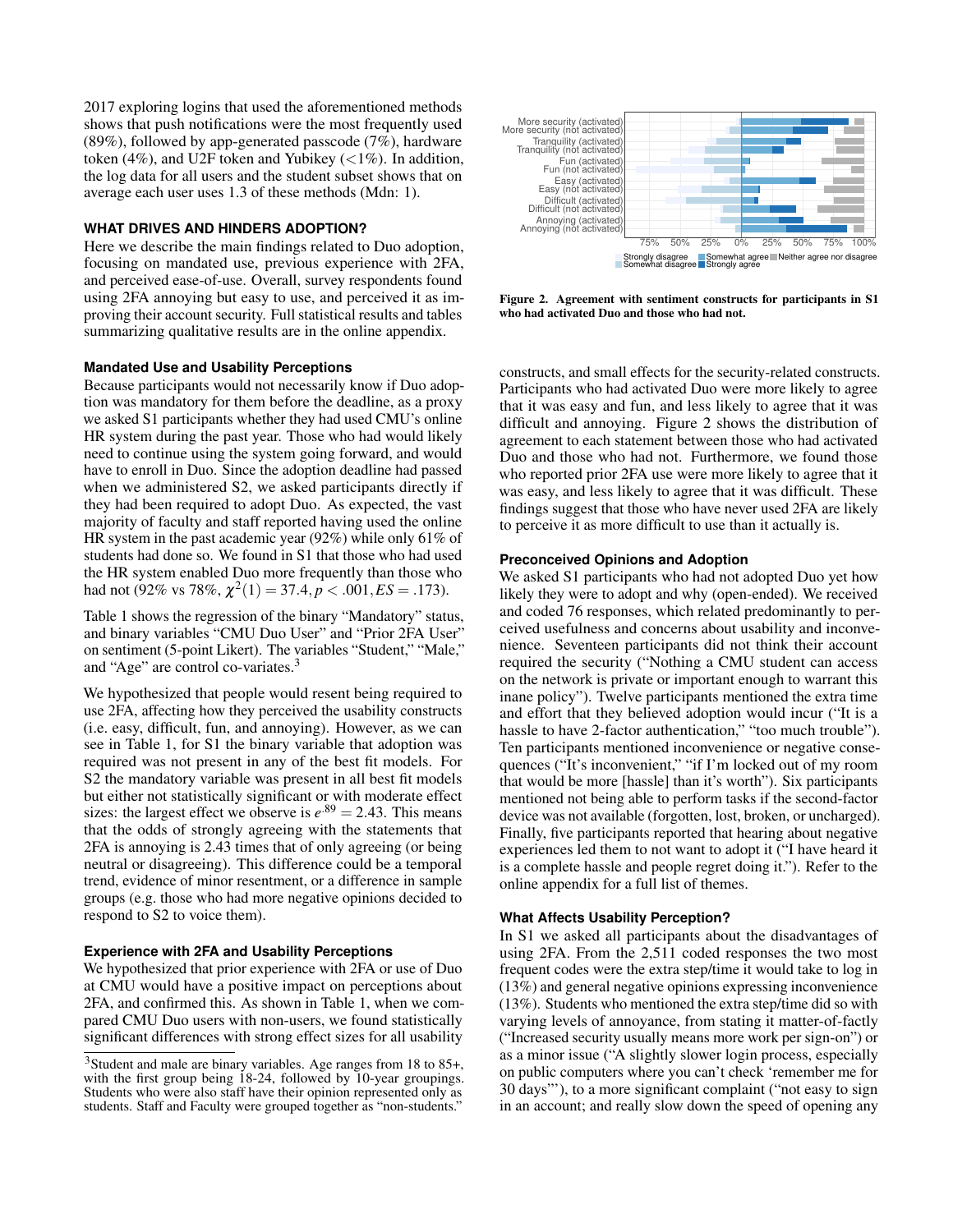<span id="page-5-0"></span>Table 1. Ordered log-odds impact of the independent variables on the different sentiment constructs measured in S1 and S2. Dashes are used for the variables that were removed during the BIC stepwise procedure. S2 does not consider "Prior 2FA user" and "CMU Duo user" as the small sample size led to rank deficiency in the regressions. <sup>∗</sup>p<.05; ∗∗p<.01; ∗∗∗p<.005.

|                | Dependent variable:            |                   |             |                               |           |           |            |          |           |           |            |           |
|----------------|--------------------------------|-------------------|-------------|-------------------------------|-----------|-----------|------------|----------|-----------|-----------|------------|-----------|
|                | Security                       |                   | Tranquility |                               | Fun       |           | Difficult  |          | Easy      |           | Annoying   |           |
|                | (S1)                           | (S2)              | (S1)        | (S2)                          | (S1)      | (S2)      | (S1)       | (S2)     | (S1)      | (S2)      | (S1)       | (S2)      |
| Mandatory      |                                | $-.36$            |             | $-.48*$                       |           | $-.75***$ |            | $.72***$ |           | $-.70***$ |            | $.89***$  |
| Prior 2FA user | $\overbrace{\hspace{25mm}}^{}$ | NA                | .51         | NA                            | .59       | NA        | $-.89*$    | NA       | $.77*$    | NA        |            | NA        |
| CMU Duo user   | $.55**$                        | NA                | .32         | NA                            | $1.18***$ | <b>NA</b> | $-1.38***$ | NA       | $1.45***$ | NA        | $-1.36***$ | <b>NA</b> |
| Student        | $-.36*$                        | $\hspace{0.05cm}$ | .21         | $\overbrace{\phantom{12332}}$ | $-.54***$ | $-.56***$ | $.92***$   | .98***   | $-.91***$ | $-.91***$ | $.56***$   | $.72***$  |
| Male           | $.53***$                       | $.31*$            | $-.42***$   | $-.32*$                       |           |           |            |          |           |           | $-.35***$  | $-.34*$   |
| Age            | $-.07$                         | .08               |             | .07                           |           |           |            |          |           |           | $-.19***$  | $-.14*$   |

new account. For instance, I need to wait about 90 seconds to log into Blackboard after I used 2fa").

The open-ended responses provided insights into the ways different members of the university community used university computing resources, which in turn impacted their perceptions of 2FA. We observed from the S1 open-ended responses that students use multiple devices, including those where cookies are frequently cleared (for example, computers in university computer labs), and experience the most inconvenient consequences, while faculty and staff have to log in more frequently than students. In this section we explore the factors that we expected could have impacted perceptions.

*Role:* In S1 we observed moderate differences in perceptions based on role, with students finding Duo more annoying and difficult to use than faculty and staff, and less likely to improve their account security. We observed similar results in S2, where "mandatory" and "student" were the most frequently significant predictors of usability, both being conceptually related (i.e. Duo was not mandatory for all students).

*Usage Duration:* Since S1 participants who were not Duo users perceived it significantly more negatively than those who were, we expected that this positive attitude towards Duo would continue to increase with repeated usage. However, we found borderline statistically significant negative relationships between more security and ease-of-use constructs and the length of time participants reported since enrolling in Duo (security:  $r_s(744) = -.100, p = .041$ ; easy:  $r_s(744) = -0.102$ ,  $p = 0.031$ ). This shows that after the initial barrier is broken, opinions remain fairly constant with time.

*Frequency of Use and Multiple Devices*: S1 participants expressed that they had to log in multiple times during the day, either because it was necessary to log in on multiple websites that required Duo or because they used different devices. In particular, students using campus computers felt extra inconvenience because they were unable to use the "remember me" feature. As one participant put it:

Before I activated 2fa, I enjoyed using the cluster computers for the lab section of my class. However, using these computers required a login into autolab; which then requires verification with shibboleth; and therefore 2fa. I obviously do not want to "remember for 30 days" on a

public computer, but often by the end of day my phone is out of battery. So, I cannot use the cluster computers to do the lab work. Not being able to log into CMU services because I don't have my phone with me (or if my phone is out of battery) is a great inconvenience.

Overall, use of more devices led to more negative opinions. The number of devices a participant used to log in had a statistically significant impact on usability constructs (fun:  $r_s(789) = -.144, p < .001$ ; easy:  $r_s(789) = -.140, p = .001$ ; difficult:  $r_s(789) = .173, p < .001$ ; annoying:  $r_s(789) =$ .174,  $p < .001$ ). We did not find statistically significant differences in constructs based on login frequency.

*Frequency of Issues Associated with Duo:* S1 participants described a number of issues that were associated with Duo use: forgetting one's second factor, having it far away, losing one's phone, having a dead phone battery, having no data connection, and the hard token desynchronizing. We asked S2 participants how frequently these issues occurred. As shown in Figure [3,](#page-6-0) the device being far was the most frequent issue. The frequency of experiencing these problems had a statistically significant impact on both usability and security constructs, negatively affecting users' perceptions as the frequency of these issues increased, as seen in Table [2.](#page-6-1)

*Perceived Consequences of Duo:* S1 participants described a number of negative consequences of using Duo: being locked out of one's office and dorm room, not being able to do homework and participate in class, not having access to email and computer systems, and having one's current task interrupted. Students generally reported experiencing worse consequences, including being locked out of their dorm rooms. CMU students unlock their dorm rooms using their university ID cards or an app called CBORD that runs on mobile devices. One participant described this problem as follows:

A major problem with duo is that almost all CMU students have ID holders that they stick to the back of their phone. The issue with this is that if you say leave your phone in your room and accidentally lock the door, your ID is also in your room. I had this happen to me and whereas before I could sign into another persons phone [using the CBORD app] and get an activation code to open my door; the stupid duo required that I have a code,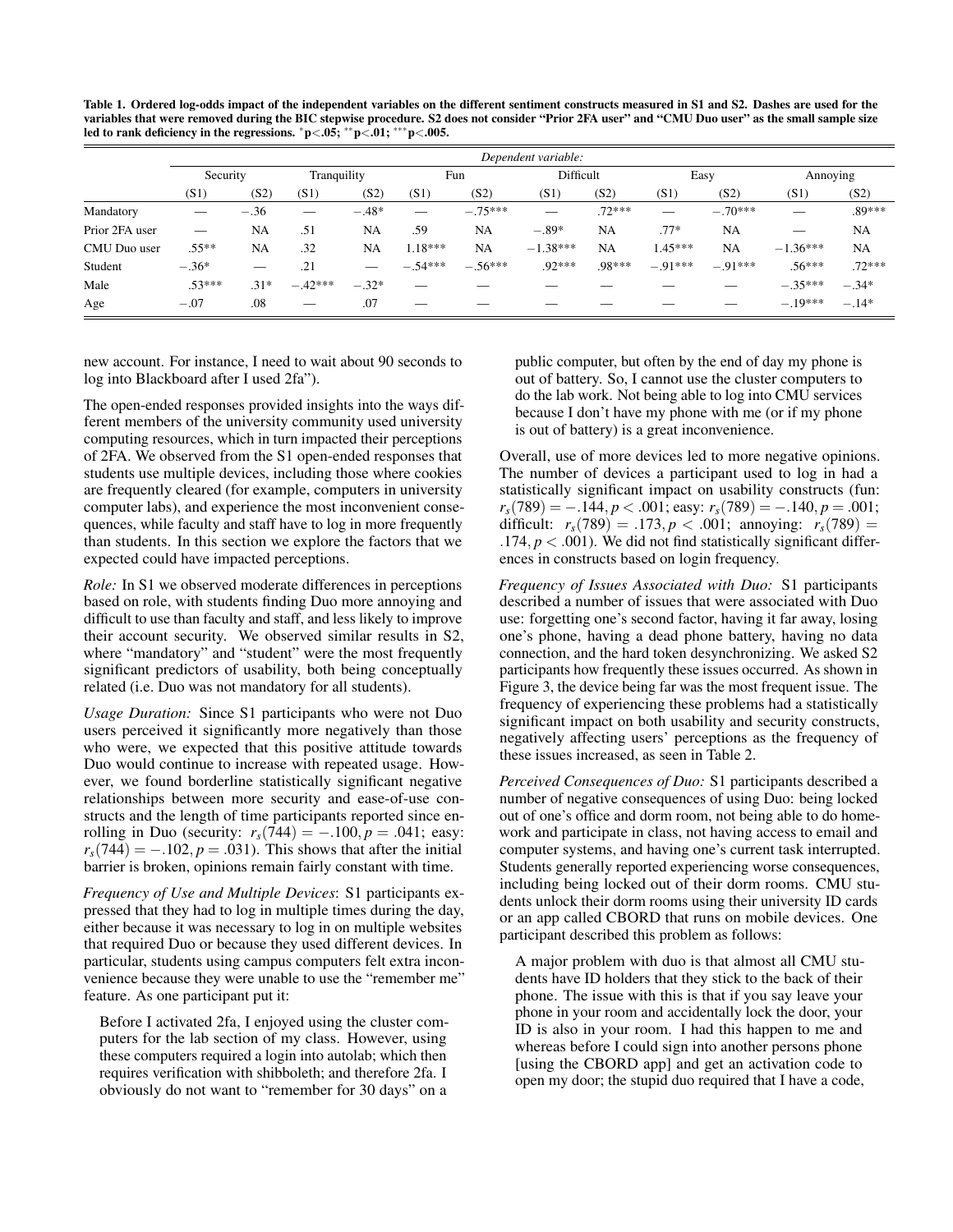|                                                     | Forgot<br>$df = 751$                     | Far<br>$df=765$                          | Lost<br>$df=736$                         | <b>Battery</b><br>$df=719$                       | WiFi<br>$df=731$                         | Desync<br>$df=624$                       |
|-----------------------------------------------------|------------------------------------------|------------------------------------------|------------------------------------------|--------------------------------------------------|------------------------------------------|------------------------------------------|
| Security<br>Tranquility<br>Fun<br>Easy<br>Difficult | $-.295$<br>$-.182$<br>$-.305$<br>$-.348$ | $-.332$<br>$-.230$<br>$-.396$<br>$-.435$ | $-.208$<br>$-.136$<br>$-.174$<br>$-.187$ | $-.256$<br>$-.164$<br>$-.309$<br>$-.350$<br>.342 | $-.218$<br>$-.120$<br>$-.254$<br>$-.335$ | $-.224$<br>$-.148$<br>$-.164$<br>$-.253$ |
| Annoving                                            | .324<br>.377                             | .392<br>.465                             | .196<br>.207                             | .360                                             | .337<br>.288                             | .248<br>.239                             |

<span id="page-6-1"></span>Table 2. Spearman's correlation coefficient (*rs*) between sentiment constructs and statistically significant frequency of Duo related issues (*p* < .001) with associated degrees of freedom.



<span id="page-6-0"></span>Figure 3. Frequency reported in S2 for each of the issues we identified in S1 and associated response counts. Differences in number of responses reflect N/A responses.

but the only way I could get the stupid code was [from] my phone, which was in my room!

However, Housing Services clarified that Duo is only required for the initial setup of the CBORD app on students' phones, with Duo being necessary again if the CBORD app needs to be reinstalled (e.g. if the student gets a new phone). Furthermore, only one phone per student is associated with a dorm room. As such, the expressed frustration with Duo related to physical access was likely misplaced and represents a misconception about how the systems work. As 20 S1 participants spontaneously mentioned getting locked out of dorm rooms as a Duo disadvantage, this misconception seems widespread.

As we can see in Figure [4,](#page-6-2) we asked S2 participants whether they had experienced any of the seven consequences we identified from S1 and to rate how inconvenient they were. We found that participants who experienced at least one of three most frequently reported types of inconveniences (Duo getting in the way of performing a task, accessing a system, or accessing email) generally had more negative opinions about the usability constructs, as seen in Table [3.](#page-6-3) However, the less frequent but more severe consequences "could not do homework," "could not participate in class," "locked out of my office" and "locked out of my room" were not significant after correcting for multiple hypothesis testing, with the exception of annoying for "locked out of my room"  $(r_s(59) = .370, p = .02)$ .

#### **Past Experiences Influence Future Adoption**

We asked S2 participants if they added 2FA to other systems after they started using Duo. We found that 133 participants

|           |         |                                                 | No email access No system access Got in the way of task<br>$df = 330 (42\%)$ $df = 345 (43.6\%)$ $df = 395 (50\%)$ |
|-----------|---------|-------------------------------------------------|--------------------------------------------------------------------------------------------------------------------|
| Security  | $-.245$ | $-.277$                                         | $-.377$                                                                                                            |
|           |         | Tranquility $-.185, p = .004$ $-.153, p = .026$ | $-.220$                                                                                                            |
| Fun       | $-.284$ | $-.311$                                         | $-.357$                                                                                                            |
| Easy      | $-.320$ | $-.388$                                         | $-.360$                                                                                                            |
| Difficult | .295    | .337                                            | .333                                                                                                               |
| Annoving  | .338    | .434                                            | .392                                                                                                               |

<span id="page-6-3"></span>Table 3. Spearman's correlation coefficient  $(r<sub>s</sub>)$  between sentiment constructs and statistically significant inconvenience levels of consequences of Duo (*p* < .001, except where indicated). Associated degrees of freedom and frequency are reported for the statistically significant consequences.



<span id="page-6-2"></span>Figure 4. Inconvenience level for each of the negative consequences of Duo and associated S2 response counts.

(17%) had adopted some form of 2FA. The types of second factor most frequently added were SMS-based code (61%), app-based code (47%), and app push (38%).

#### *Duo Effect*

For participants who added 2FA to other accounts (133), we asked whether Duo affected their decision to do so: 34% of participants answered positively. For participants who did not add 2FA to other accounts (663), we asked whether Duo affected their decision not to do so: 16% answered positively. Using only data from the group of participants who reported an effect, we ran a logistic regression of the sentiment constructs, perceived personal and institutional added value, and covariates (gender, age, and role) on the binary decision to adopt future 2FA. We found that the only statistically significant factors that predicted further 2FA adoption from this group were if they found Duo easy to use and perceived the added security to their accounts as valuable.

We identified three main reasons for not adding 2FA to another account after using Duo. Forty-nine participants reported having had general negative experiences with Duo ("Duo increased frustration in my life, something I do my best to avoid."). Twelve participants reported not wanting to be more dependent on their devices ("It handcuffs us to our smartphones even more than we already are"). Nine participants reported not perceiving the usability and security trade-off as net positive for them ("It makes the account more secure, but for anything that doesn't contain a large amount of personal information I don't think it's worth the hassle.")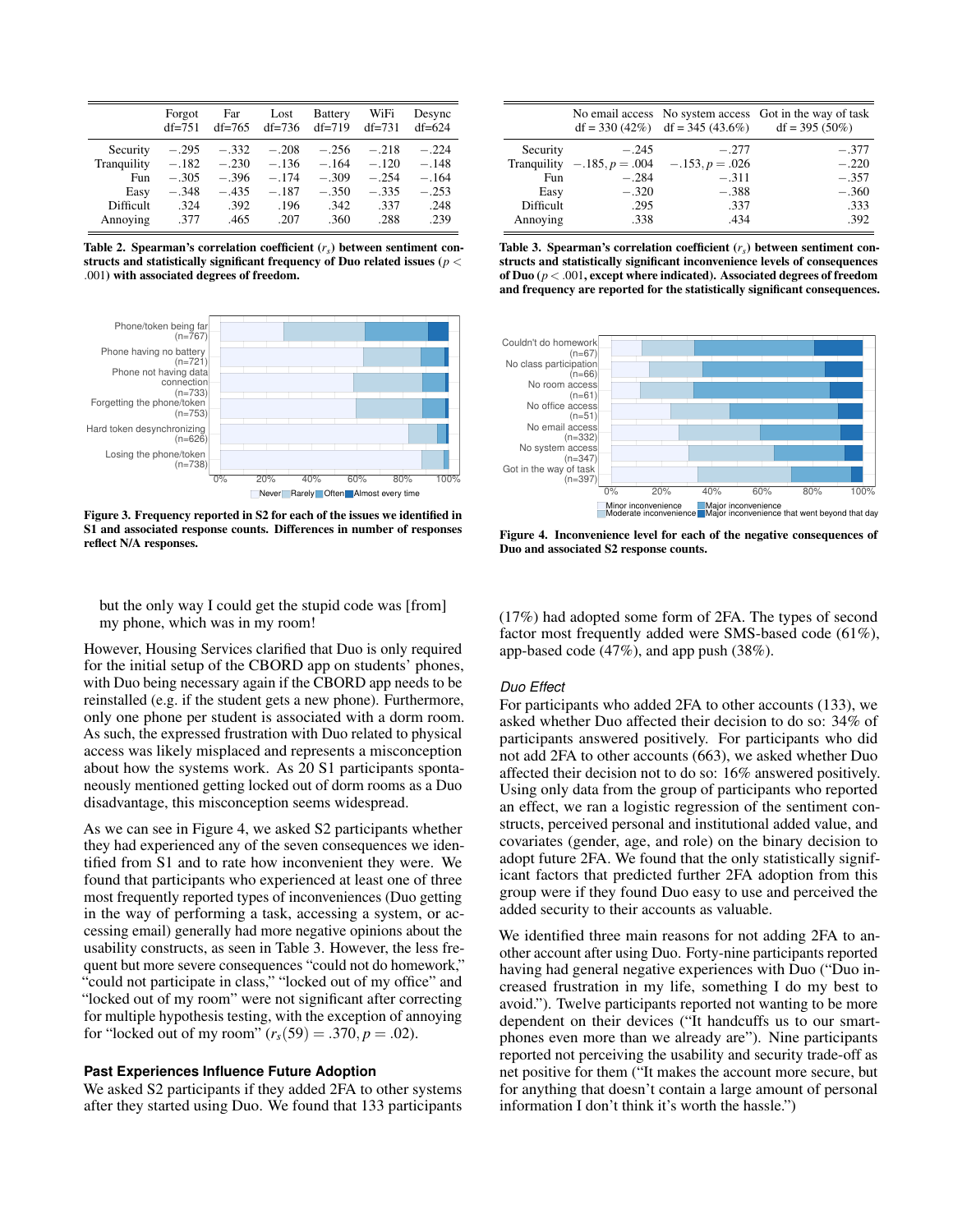We also identified four main reasons that led participants to add 2FA to other accounts after using Duo. Eighteen participants mentioned ease-of-use ("It was much more hassle free than I had initially worried. The fact that it's easy makes me more likely and willing to use it for other services, too."). Eight participants mentioned awareness of 2FA ("Became more aware of the existence of two factor authentication"). Five participants mentioned wanting the same level of protection for personal accounts ("Seemed like my personal account should be at least as secure as my work account."). Five participants reported that the usability and security trade-off were net positive ("previously assumed it would be more of a pain than it was worth. It's not actually that horrible.")

# **DESIGN AND IMPLEMENTATION PROBLEMS**

From the Help Desk tickets and open-ended responses we identified a number of design and implementation problems and consequences, both for the Duo platform and for CMU's implementation of it.

## **Providing Support**

As with any computer system made available by the university, Help Desk support is provided via a ticketing system. After the Provost's email and up until three months after the mandatory deadline there was a significant increase in support tickets related to Duo  $(-10\%)$ . In particular in April, the month of the mandatory deadline, Duo-related tickets represented ~24% of all tickets that were processed by the Help Desk. See online appendix for a monthly breakdown of ticket numbers. The majority of the Duo-related tickets were general Duo requests (26%) and installation related requests — 18% hard token requests and 18% requests for help enrolling in Duo. Nevertheless, 9% of the Duo-related tickets were for account lockouts and 14% for other problems with 2FA (e.g. "duo push failed" or "Lost Phone").

# **Physical Design Problems**

One issue participants identified with the hard token's design was "button pressing." They noted that by keeping their devices in their pockets or bags the button used to generate new codes was easily pressed, making the device de-synchronize with the system ("I also have a hard token as a backup, but it de-syncs FAR too easily, rendering it nearly useless" and "getting a fob unlocked after the token has been pushed too many times in my pocket"). When a token gets de-synchronized, its user needs to contact Computing Services so that it can be reset. To avoid this issue, some participants resorted to keeping their device inside the box it came in.

Another issue related to the physical design of the token was that the proper direction to read the codes was not clearly indicated ("Poorly designed token. The block writing comes up as 'duo' in one orientation and 'one' in the other, I have generated pass-codes that can be read in either orientation but only one is correct."). Despite its problems, the hardware token had one of the highest success rates (434 successful log-ins for each failed attempt). This could be because hard-token users, aware of its issues and limitations, are attentive when typing in the code. These issues experienced with the hard token were not frequent, yet they were salient enough to users that

these problems were organically brought up in open responses. While they may not actually affect usability for current users, such memorable usability problems can hinder third-party adoption. For example, students from the S1 sample reported that they considered their acquaintances' experiences when deciding to adopt Duo themselves ("I...frankly don't want the hassle as I have heard some people talking about issues that they now have getting into the system.").

# **Bring Your Own Device (BYOD)**

Few S1 participants raised concerns about BYOD: no student mentioned this, and only 2% of the faculty and staff did so ("Because CMU does not provide me with a phone, they should not have the right to require me to have a personal phone, or to install specific software on a personal device."). Similarly, 2% of staff complained about having to install an extra app on their phones. This was also a complaint for  $\sim$ 1% of students. A few participants stated that they did not appreciate having to add a new app to their already cluttered devices ("yet another app to worry about on my phone") and use a 2FA system incompatible with other services ("Does not integrate with my other services (outlook, lastpass, gmail)" and "Every 2fa service I use works with Google Authenticator.").

#### **System Design and Implementation Problems**

Push notifications can be unresponsive or slow to arrive and, at times, ill-formed. One participant complained, "Many times the request gets pushed on the phone but does not have the approve option. Sometimes the request does not get pushed to the phone or takes too much time." Furthermore, there was a conflict between features that should increase usability: automatic push notifications and "remember me." Participants who initially configured Duo to send automatic push notifications experienced problems switching to "remember me" mode: "It works fine but to do the Remember Me option you first have to deny the push and then click on the 'remember me' button, which is rather clunky." This design issue could account for survey responses that said the "remember me" check box was "grayed out" or disabled.

Similarly, participants identified workflow issues when using mobile devices: "When I am us[ing] my smartphone to open a website that requires login, I don't like to close the navigator to open Duo, and then going back to the navigator." When developing 2FA systems it is important to consider more than the interaction with the system, but also users' quotidian use, trying to minimize possible sources of inconveniences.

# **One Size Does Not Fit All**

CMU's 2FA implementation was done in an almost monolithic way, but not all systems require the same level of protection and users who use only less-sensitive systems find having to use 2FA an unnecessary burden. S2 participants' perceptions of the value of Duo varied by system: Duo was deemed extremely or very important most of the time for the HR system (73%), course and grade information system (69%), VPN  $(67\%)$ , student information system  $(66\%)$ , Box file sharing system (57%), and the Google Suite (55%). Duo was only deemed important for the CBORD application that can be used to unlock some doors (e.g. offices and dorms) on campus by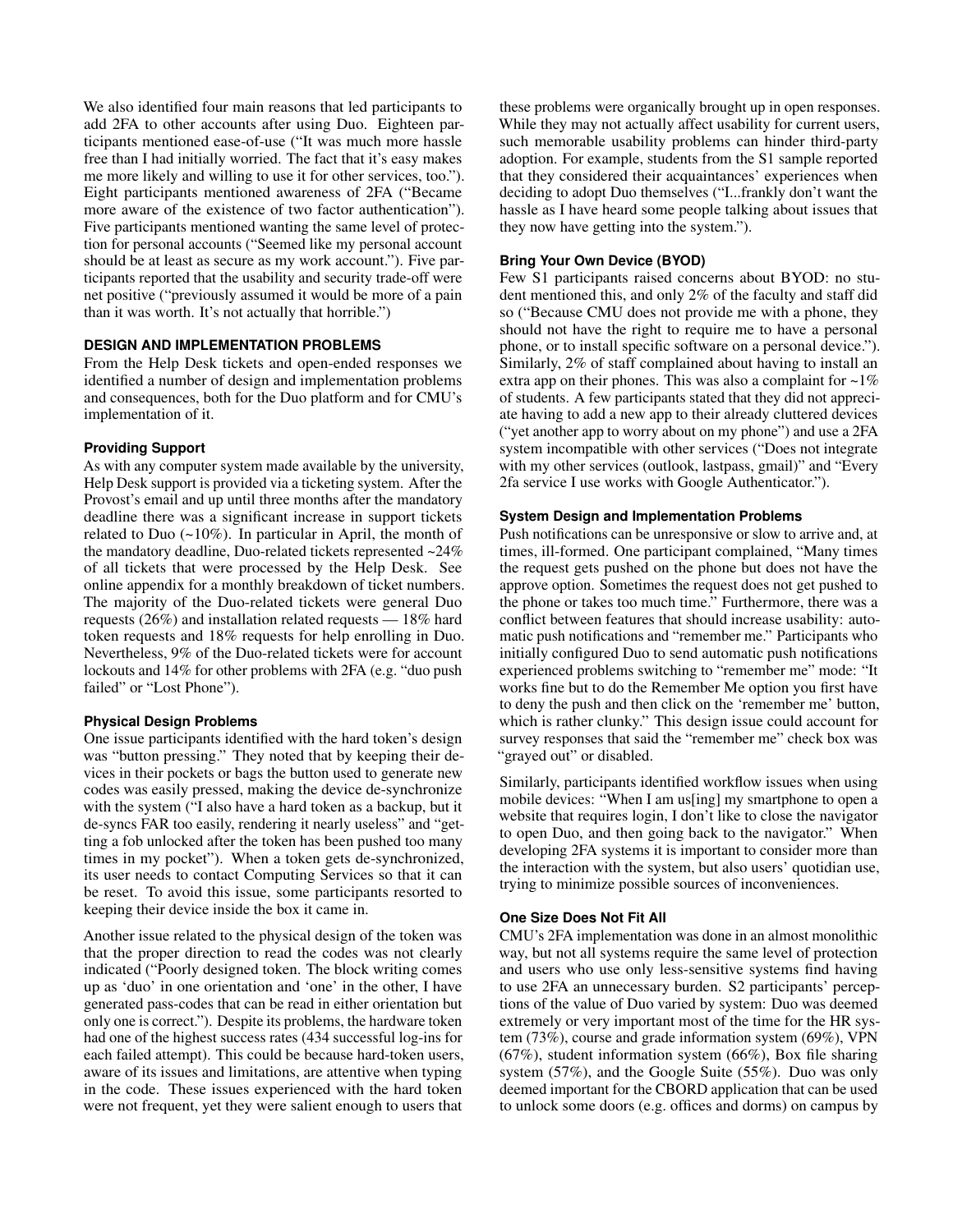40% of participants overall, and by 32% of student participants. BlueJeans (a video conferencing system) was deemed important by only 22% of participants. BlueJeans was further considered the least important to protect by Duo, with 25% of participants selecting "not important at all."

# **MISCONCEPTIONS AND INSECURE PRACTICES**

Some student participants perceived Duo as a significant hindrance to their daily routine, mentioning dorm room lockouts and CBORD. However, Duo should have little or no impact on students' use of CBORD.This misconception leads to misplaced negative opinion. At best this results in frustrated users, but it can also hinder adoption by users who hear these anecdotes. In this section we present university security and Duo that can affect users' experiences and adoption, and insecure practices that were identified due to Duo.

## **Should It Remember Me or Not?**

From the authentication attempts data we see that "remember me" accounted for 49% of all authentication attempts with no failed attempts. A slight majority of S2 participants used the "remember me" function (55%), with a significant portion not using it for lack of awareness (19%). Some participants chose to not enable it (12%), while others experienced problems trying to enable it (10%). A little over a quarter of users who enabled it had experienced problems (26%): 63 participants stated that it did not remember them for 30 days and 25 participants could not set it up at first. Despite these problems, almost all participants stated that using "remember me" made using Duo more pleasant (95%).

We also noticed in S1 that some participants believed that "remember me" removed the added security from Duo ("Worthless for 30 days for each device being remembered."). We asked S2 participants whether they thought using "remember me" increased, decreased, or left the security level the same. Nearly half the participants (47%) believed that using "remember me" would make the login process more insecure. In response to an open ended follow-up question, 82 responses mentioned the threat model of a physical attack ("I'm not worried about someone remotely getting into my computer. I'm more concerned with someone using my computer while I am away from my desk."). 52 responses mentioned that for 30 days, 2FA would be disabled on the remembered devices.

This shows a mismatch between some users' threat models and the threat targeted by the addition of 2FA: a remote and opportunistic attacker. Enabling the "remember me" functionality vastly improves the user experience and only removes the added security if the attacker gains physical access to a person's computer. Even then, the attacker would need the victim's account credentials, plus any other protection on their devices (e.g. phone with PIN or fingerprint, computer with passwords, etc.). About a quarter of the time participants mentioned physical attacks or rolling back the added 2FA security, but some included this caveat: "I suppose in the event that someone did gain access to my computer while in the midst of a 30-day period, they technically could access the account; that would mean they also had to find my computer password, which is another story...."

## **Students Share Credentials**

Students at CMU often rely on financial guardians to pay their tuition bills. While the university allows students to create a special myPlaidStudent account for financial guardians that gives them access only to the pertinent financial information, some students share their password with financial guardians instead. Open-ended responses to S1 revealed that students who were sharing their password were facing new challenges since they adopted Duo: "My parents have to [pay my tuition bill] for me. But they can't do that when this 2Fa is on," "Also was difficult to allow my parents into my account when I was abroad for spring break because the push/passcode was too slow," and "My parents sometimes want to access my Andrew and they have to go through the trouble of finding a time where I am on my phone so I can provide them with the code."

We asked S2 participants whether they shared their account credentials with others, whether they were experiencing problems, and how they were resolving them. We found that 26% of students (51) reported allowing others to access their account, either using a myPlaidStudent account (16) or sharing account credentials (15). Another 9 students stated that they logged in for the person, so the account was shared, but not the credentials. As a solution to now having Duo, we see that either coordination is required (20) or access is no longer possible (19). Few (3) enrolled the other person's device on the Duo account. One participant, apparently unaware of financial guardian accounts, explained the coordination process as: "They call me and harass me while i'm in class and at work until I have a moment where I can give them the access code which changes every 5 seconds. Extremely infuriating. We nee<sup>[d]</sup> to give parents their own access."

# **DISCUSSION**

To the best of our knowledge, our study is the first large-scale study of the adoption of a commercially available 2FA system. Given that security is generally a secondary goal for most users, and not one on which they want to spend time and effort, users are likely to have an even lower tolerance for security solutions that interrupt their work flow and distract from their primary tasks. Nevertheless, usability problems are very common in security-related software [\[9,](#page-10-26) [11,](#page-10-27) [21\]](#page-10-28).

We observed a number of usability issues that should have been easily identifiable in user testing during the product development cycle. Nonetheless, users in our study reported that 2FA was more usable than anticipated. Some of those with positive experiences even went on to adopt 2FA for other, personal accounts, while some with negative experiences actually actively discouraged others from using 2FA. Drawing from user feedback, we provide the following recommendations for successful 2FA implementation.

# **(Obviously) Implement It Well**

Many of our observations related to 2FA implementation echo recurring suggestions from the HCI community to address usability issues. At a high level, thoughtful implementation design is crucial to lowering adoption barriers, mitigating negative consequences to users, and preventing unforeseen institutional costs.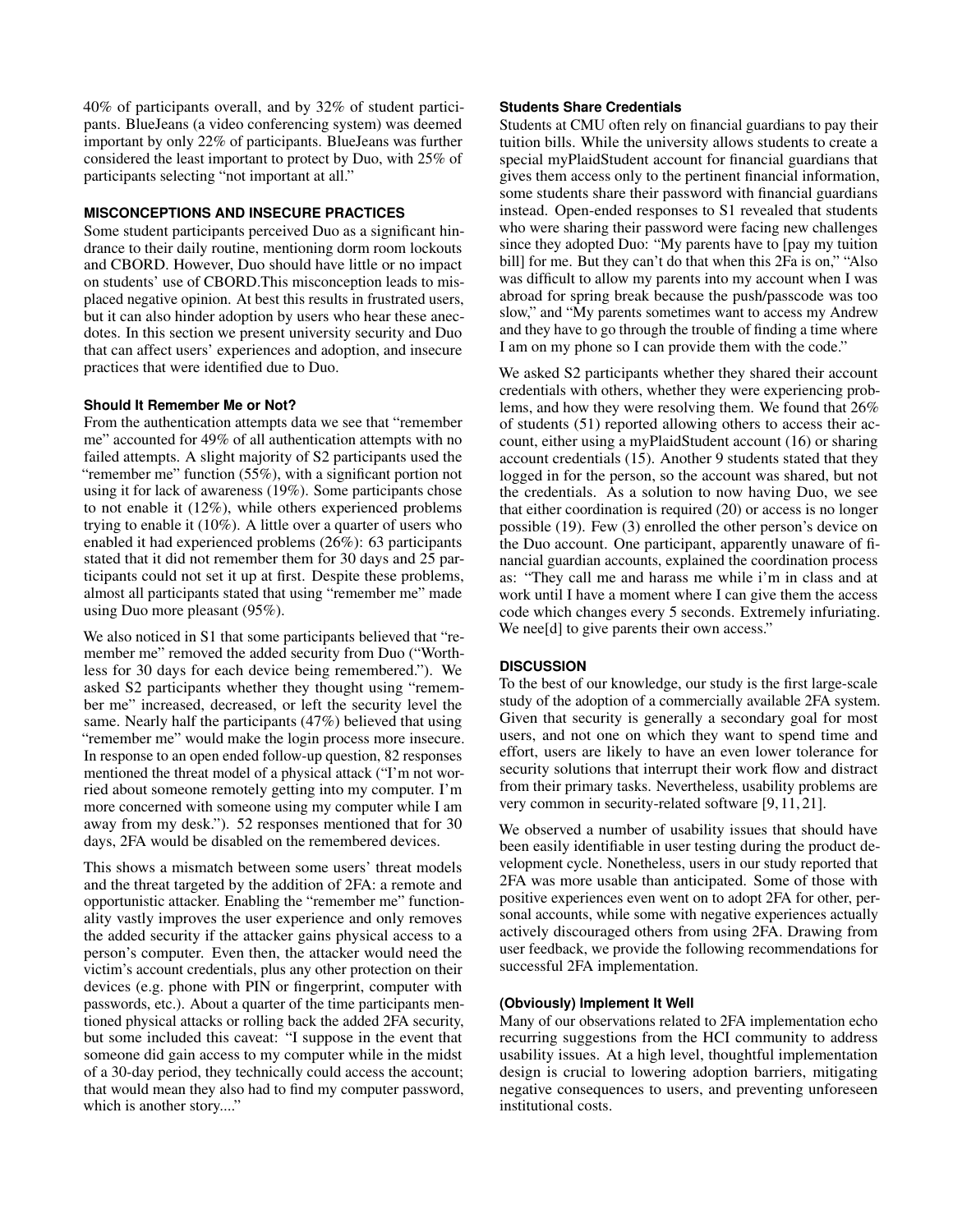More specifically, some of the frequently-reported usability problems at CMU came from unanticipated characteristics of common use cases. As a striking example, the "remember me" feature does not work in the campus computer labs (which are very commonly used) because users tend to use different computers each time they visit. One solution worth exploring would be to provide a feature that would remember users if they logged in from any campus computer lab, or from any computer within a particular campus sub-network. The more general lesson here, is that institutions should spend time anticipating and working through how 2FA would work in each of the most common use cases for their organization.

Second, it is worth considering incremental deployment of 2FA, starting from systems where security benefits demonstrably outweigh costs. While such a piecemeal approach may be more expensive to implement, targeting deployment to systems where there is a clear security advantage may reduce the total cost to an organization, and might even help users acquire a positive experience with 2FA systems.

Third, by considering all stages of the implementation, from installation through daily use, one can reduce user annoyance and minimize required support. Providing clear and easily accessible instructions on how to install and use the system will likely lead to fewer requests for help installing the app or reporting difficulties using push notifications. While CMU did provide such materials, they were frequently hard to find or included Duo's own installation guides, which covered more options than those used by CMU. Similarly, clear onscreen instructions about configuration options (for example "remember me") would reduce user frustration. Likewise, by providing users with simple steps to take in order to avoid an account lockout, or how to proceed when lockout occurs, institutions can likely reduce their Help Desk costs.

Despite its problems, the CMU Duo implementation also included features that improved user experience, including mandating adoption only for users of sensitive systems; providing a choice of 2FA factors; and reducing the frequency of Duo authentication through both an 8-hour time-out and the "remember me" option. We expect that the Duo developers could address some of the remaining pain points by fixing reported problems with the hardware token, "remember me" configuration, and push-notification failures.

## **If Possible, Require Adoption**

Institutions should consider the benefits that mandating 2FA can garner, particularly in organizations whose users have less mobility in institutional affiliation. While we found that CMU users required to adopt 2FA had more negative perceptions about it than those who adopted it voluntarily, the effect sizes were small, and many users reported that using 2FA was easier than they had expected. Institutions with security concerns and a captive user base (e.g. employees and students) likely have little to lose by mandating a well-implemented 2FA system.

## **Convince Your Users (And Keep Convincing Them)**

Our results suggest organizations need to dispel negative perceptions and convince those who have not used 2FA that it is valuable and easy to use—especially those that want to

encourage voluntary 2FA adoption. We found that past use of 2FA for any service, as well as use of Duo at CMU, were both factors associated with more positive perceptions of 2FA. Our results also suggest that people who have not tried 2FA assume it will be more inconvenient and difficult to use than it actually is. In addition, we found that users who later decided to adopt 2FA for other accounts had higher perceptions of the value of adding another layer of security to their accounts.

Prior work has found educational videos focused on cybersecurity risk, ease-of-use, and self-efficacy to be effective ways of encouraging 2FA adoption [\[1,](#page-10-24) [2\]](#page-10-25). Testimonials that 2FA is "not actually that horrible" and focusing on the positive trade-off between added security and usability may also be worth evaluating. It is also important that these educational materials are easily accessible to reach the target audience.

Furthermore, as users are influenced by others' negative opinions, institutions deploying 2FA should monitor for unanticipated problems and user misconceptions, and address these issues in a timely fashion. If users have bad experiences, word will spread that the system actually is "that horrible."

# **CONCLUSION**

We presented our exploration of Duo 2FA adoption and usage in the heterogeneous context of an American university. Taken as a whole, these results show that even though most users found Duo annoying, they also found it easy to use and, in some cases, easier than they had expected. We see that experience with 2FA and CMU Duo often led to positive perceptions, sometimes translating into 2FA adoption for other accounts and that the differences between those required to adopt 2FA and those who adopted voluntarily were smaller than expected.

We found that experiencing negative consequences, from disrupted tasks to email lockout, or frequent smaller issues with Duo (e.g. not having your phone nearby) led to more negative perceptions, as did behaviors that reduced users' ability to use convenience features (e.g. using multiple and public computers hinders the use of the "remember me" option). We also identified user misconceptions that led to a similar limited use of this option, insecure practices that 2FA can help identify and mitigate (e.g. credential sharing), and design issues with the Duo platform and CMU's implementation. Our findings led us to identify approaches to help improve user experience and motivate current and future adoption of 2FA. We provided recommendations to developers and institutions considering 2FA adoption, focusing on implementation design, adoption mandates, and strategic messaging.

## **ACKNOWLEDGMENTS**

We thank the staff of the Information Security Office and Computing Services who helped provide data for this study, distributed our surveys, and answered our questions. In particular we would like to thank Deborah Schill and Mary Ann Blair for their continuous support in providing us with CMU data. We would also like to thank Hana Habib and Vidya Gopalakrishnan for their assistance throughout the project.